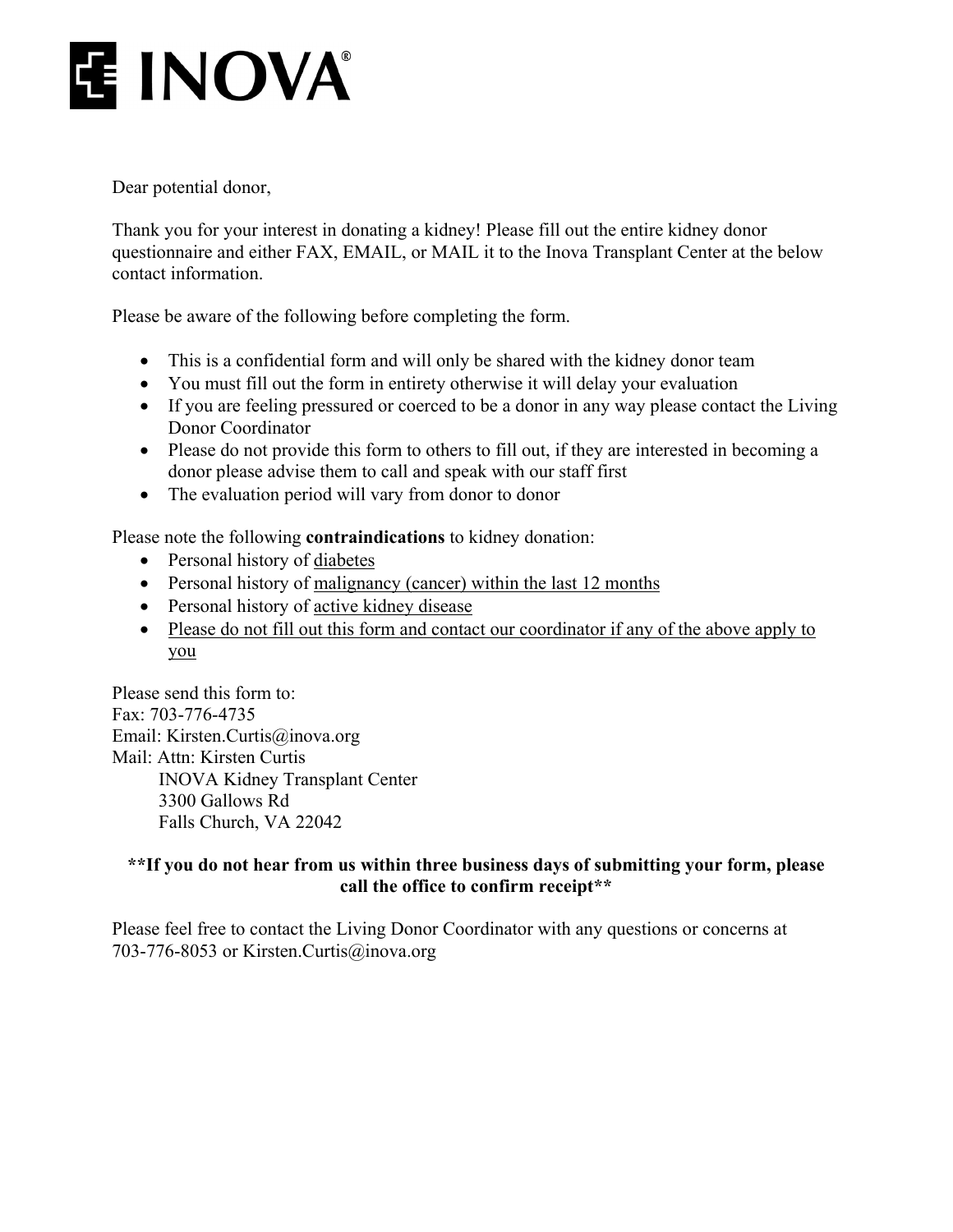## **POTENTIAL KIDNEY LIVING DONOR MEDICAL HISTORY**

| This is a CONFIDENTIAL FORM. Please complete the entire form before submitting                                                             |                                                 |                                                      |  |
|--------------------------------------------------------------------------------------------------------------------------------------------|-------------------------------------------------|------------------------------------------------------|--|
| Date: $\frac{1}{2}$                                                                                                                        |                                                 |                                                      |  |
| Donor's legal name:                                                                                                                        |                                                 |                                                      |  |
|                                                                                                                                            |                                                 |                                                      |  |
| Relationship to the recipient:<br>Relationship to the recipient:<br>(Please specify both relationship and if biological or non-biological) |                                                 |                                                      |  |
| <b>Donor Personal Information</b>                                                                                                          |                                                 |                                                      |  |
| Date of birth: Age: Age:                                                                                                                   |                                                 |                                                      |  |
| Current Address (please include country if outside of the United States) ____________                                                      |                                                 | <u> 1989 - Johann Barn, fransk politik (d. 1989)</u> |  |
| Home Phone: Cell Phone: Cell Phone:                                                                                                        |                                                 |                                                      |  |
| Work Phone: Email Address:                                                                                                                 |                                                 |                                                      |  |
| Best phone number to contact you:                                                                                                          |                                                 |                                                      |  |
| Social Security Number: Sex: M F                                                                                                           |                                                 |                                                      |  |
| necessary)                                                                                                                                 |                                                 |                                                      |  |
| Citizenship: US Citizen Permanent resident/Green card Other                                                                                |                                                 |                                                      |  |
|                                                                                                                                            | Current Occupation: Highest Level of Education: |                                                      |  |
| Spouse's Name: Spouse contact info:                                                                                                        |                                                 |                                                      |  |
| <b>Donor Health Information</b>                                                                                                            |                                                 |                                                      |  |
|                                                                                                                                            |                                                 |                                                      |  |
| Do you currently have insurance?                                                                                                           |                                                 |                                                      |  |
| Do you have a primary care physician?<br>If yes, primary care physician's name and phone number?                                           |                                                 |                                                      |  |
|                                                                                                                                            |                                                 |                                                      |  |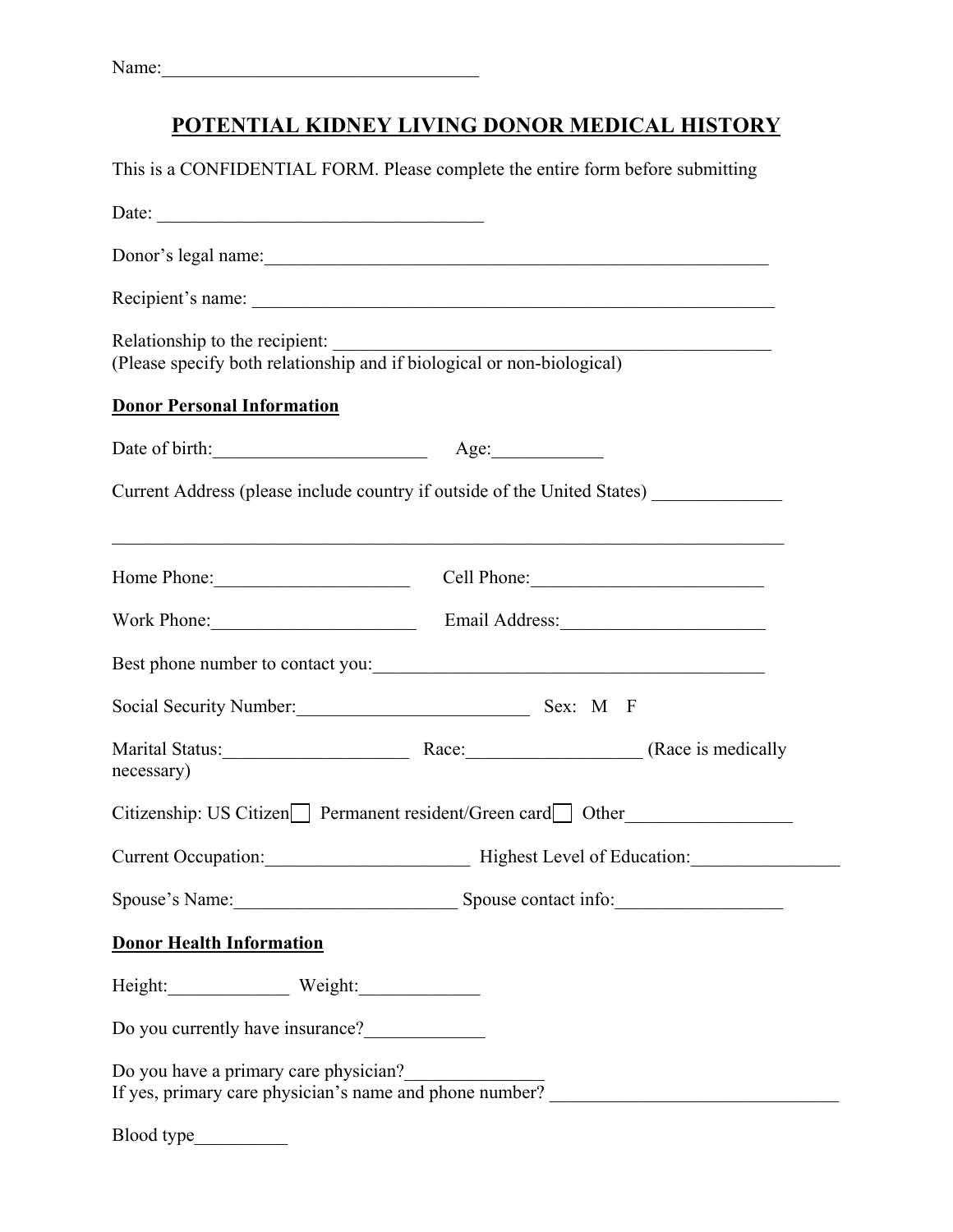**The following tests need to be completed for the listed age groups prior to donating; you may submit this form before the tests have been completed. If these are not up to date, please work on updating with your primary care provider.** 

#### **PLEASE FOLLOW CURRENT AMERICAN CANCER SOCIETY GUIDELINES: ALL OF THESE TESTS ARE THE FINANCIAL RESPONSIBILITY OF THE DONOR**

| Date of last Pap Smear: Comment:<br>-Women <21 should not be tested for cervical cancer<br>-Women age 21-29 should have a pap smear every 3 years<br>-Women age 30-65 should have a pap smear plus HPV test every 5 years, if pap smear<br>alone, every 3 years<br>Date of last Mammogram: Comment:<br>-Women age 45-54 should have a mammogram every year<br>-Women age 55 and older can switch to mammograms every 2 years                                                             |                            |
|------------------------------------------------------------------------------------------------------------------------------------------------------------------------------------------------------------------------------------------------------------------------------------------------------------------------------------------------------------------------------------------------------------------------------------------------------------------------------------------|----------------------------|
| Date of last Colonoscopy (or stool based test): Comment:<br>-Regular screening is now recommended to start at age 45. This includes stool-based<br>tests or structural exams (colonoscopy). Please discuss options with your PCP.                                                                                                                                                                                                                                                        |                            |
| Have you ever smoked? Yes No<br>Cigarettes: _______(packs/amount per day) _____(number of years) _______________<br>Cigars: ________(packs/amount per day) _____(number of years) __________________<br>Pipe: (packs/amount per day) _____(number of years) _________(quit date)<br>Chewing Tobacco: Snuff Chew (circle) _________(quit date)<br>Do you or have you used alcohol? Yes No<br>Type:<br>Do you <b>currently</b> use drugs? Yes No<br>Have you previously used drugs? Yes No | (quit date)<br>(quit date) |
| Amount:<br>Please list any<br>allergies:<br>Are you allergic to CT dye, shellfish, or iodine? (please specify)<br>Please list any current medications, vitamins, or herbal supplements you are taking (include                                                                                                                                                                                                                                                                           |                            |
| dosage/frequency):                                                                                                                                                                                                                                                                                                                                                                                                                                                                       |                            |

 $\mathcal{L}_\mathcal{L} = \{ \mathcal{L}_\mathcal{L} = \{ \mathcal{L}_\mathcal{L} = \{ \mathcal{L}_\mathcal{L} = \{ \mathcal{L}_\mathcal{L} = \{ \mathcal{L}_\mathcal{L} = \{ \mathcal{L}_\mathcal{L} = \{ \mathcal{L}_\mathcal{L} = \{ \mathcal{L}_\mathcal{L} = \{ \mathcal{L}_\mathcal{L} = \{ \mathcal{L}_\mathcal{L} = \{ \mathcal{L}_\mathcal{L} = \{ \mathcal{L}_\mathcal{L} = \{ \mathcal{L}_\mathcal{L} = \{ \mathcal{L}_\mathcal{$  $\mathcal{L}_\mathcal{L} = \mathcal{L}_\mathcal{L} = \mathcal{L}_\mathcal{L} = \mathcal{L}_\mathcal{L} = \mathcal{L}_\mathcal{L} = \mathcal{L}_\mathcal{L} = \mathcal{L}_\mathcal{L} = \mathcal{L}_\mathcal{L} = \mathcal{L}_\mathcal{L} = \mathcal{L}_\mathcal{L} = \mathcal{L}_\mathcal{L} = \mathcal{L}_\mathcal{L} = \mathcal{L}_\mathcal{L} = \mathcal{L}_\mathcal{L} = \mathcal{L}_\mathcal{L} = \mathcal{L}_\mathcal{L} = \mathcal{L}_\mathcal{L}$ 

 $\mathcal{L}_\mathcal{L} = \{ \mathcal{L}_\mathcal{L} = \{ \mathcal{L}_\mathcal{L} = \{ \mathcal{L}_\mathcal{L} = \{ \mathcal{L}_\mathcal{L} = \{ \mathcal{L}_\mathcal{L} = \{ \mathcal{L}_\mathcal{L} = \{ \mathcal{L}_\mathcal{L} = \{ \mathcal{L}_\mathcal{L} = \{ \mathcal{L}_\mathcal{L} = \{ \mathcal{L}_\mathcal{L} = \{ \mathcal{L}_\mathcal{L} = \{ \mathcal{L}_\mathcal{L} = \{ \mathcal{L}_\mathcal{L} = \{ \mathcal{L}_\mathcal{$ 

\_\_\_\_\_\_\_\_\_\_\_\_\_\_\_\_\_\_\_\_\_\_\_\_\_\_\_\_\_\_\_\_\_\_\_\_\_\_\_\_\_\_\_\_\_\_\_\_\_\_\_\_\_\_\_\_\_\_\_\_\_\_\_\_\_\_\_\_\_\_\_\_\_\_\_\_\_\_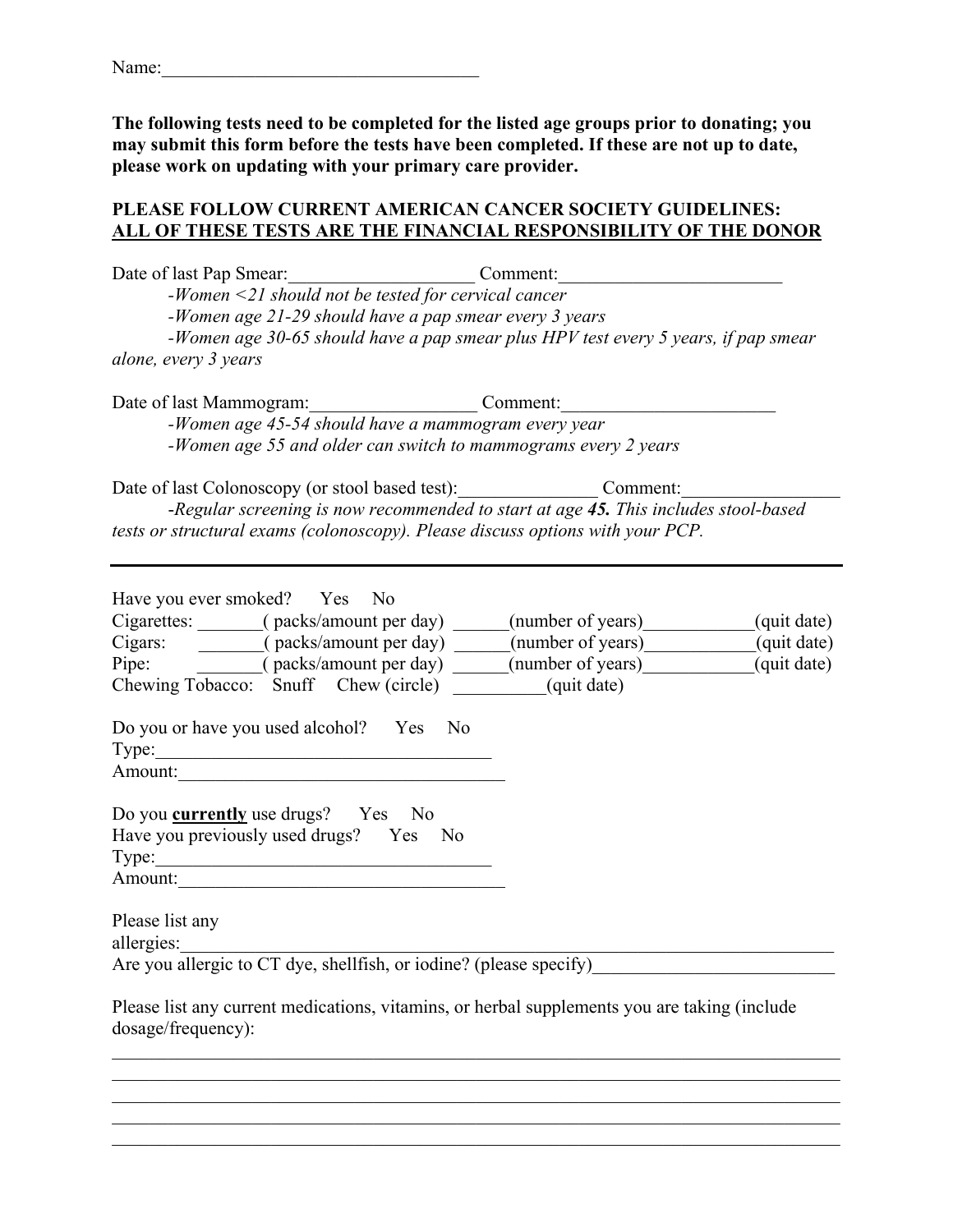| <b>HAVE YOU EVER BEEN</b>          | <b>YES</b> | N <sub>O</sub> | <b>HAVE YOU EVER BEEN</b>          | <b>YES</b> | N <sub>O</sub> |
|------------------------------------|------------|----------------|------------------------------------|------------|----------------|
| <b>TREATED FOR THE</b>             |            |                | <b>TREATED FOR THE</b>             |            |                |
| <b>FOLLOWING</b>                   |            |                | <b>FOLLOWING</b>                   |            |                |
| Abdominal Pain                     |            |                | Hepatitis                          |            |                |
| Anemia                             |            |                | Herpes                             |            |                |
| Anxiety                            |            |                | Hiatal Hernia                      |            |                |
| Arthritis                          |            |                | High Blood Pressure                |            |                |
| Backache                           |            |                | Hormone Imbalance                  |            |                |
| <b>Bipolar Disorder</b>            |            |                | Hormone Supplements                |            |                |
| Bladder Infection or other problem |            |                | <b>Impaired Hearing</b>            |            |                |
| <b>Bleeding Problems</b>           |            |                | Impaired Vision                    |            |                |
| <b>Blood Disorders</b>             |            |                | <b>Irregular Heartbeat</b>         |            |                |
| <b>Blood</b> in Urine              |            |                | Kidney Biopsy                      |            |                |
| <b>Blood Transfusions</b>          |            |                | Kidney Infection                   |            |                |
| <b>Bruising</b>                    |            |                | Kidney Stones                      |            |                |
| Cancer                             |            |                | Leg Cramps                         |            |                |
| Cataracts                          |            |                | Leg Pain                           |            |                |
| Change in Bowel Habits             |            |                | Liver Disease                      |            |                |
| <b>Chest Pain</b>                  |            |                | Long Term Skin Disease             |            |                |
| Chronic Pain                       |            |                | Lung Disease                       |            |                |
| Concussion                         |            |                | Lupus                              |            |                |
| <b>Congestive Heart Failure</b>    |            |                | <b>Menstrual Complications</b>     |            |                |
| Constipation                       |            |                | Miscarriage (please list number)   |            |                |
| Convulsions                        |            |                | Night Time Urination               |            |                |
| Depression/Worry                   |            |                | Nose Bleeds                        |            |                |
| <b>Diabetes</b>                    |            |                | Numbness                           |            |                |
| Diabetes While Pregnant            |            |                | Pacemaker                          |            |                |
| Diarrhea                           |            |                | Pregnancy (please list number of   |            |                |
|                                    |            |                | pregnancies)                       |            |                |
| Difficult Urination                |            |                | Prostate Difficulties              |            |                |
| Dizziness/Vertigo                  |            |                | Prostate Enlargement               |            |                |
| <b>Drug Addiction</b>              |            |                | <b>Rectal Bleeding</b>             |            |                |
| Ear Drainage                       |            |                | <b>Rheumatic Fever</b>             |            |                |
| Ear Ringing                        |            |                | Sickle Cell Anemia                 |            |                |
| <b>Eating Disorders</b>            |            |                | Stroke                             |            |                |
| <b>Fainting Spells</b>             |            |                | Swelling                           |            |                |
| <b>Frequent Urination</b>          |            |                | Thyroid Imbalance                  |            |                |
| Glaucoma                           |            |                | Tuberculosis (TB)                  |            |                |
| Gout                               |            |                | Ulcers/Heartburn                   |            |                |
| Headaches                          |            |                | <b>Urinary Tract Infection</b>     |            |                |
| <b>Heart Attack</b>                |            |                | Vomited Blood                      |            |                |
| <b>Heart Disease</b>               |            |                | Weight Change in the Last 6 Months |            |                |
| Heart Murmur                       |            |                | Jehovah's Witness                  |            |                |
| Hemorrhoids                        |            |                | <b>LIST OTHER:</b>                 |            |                |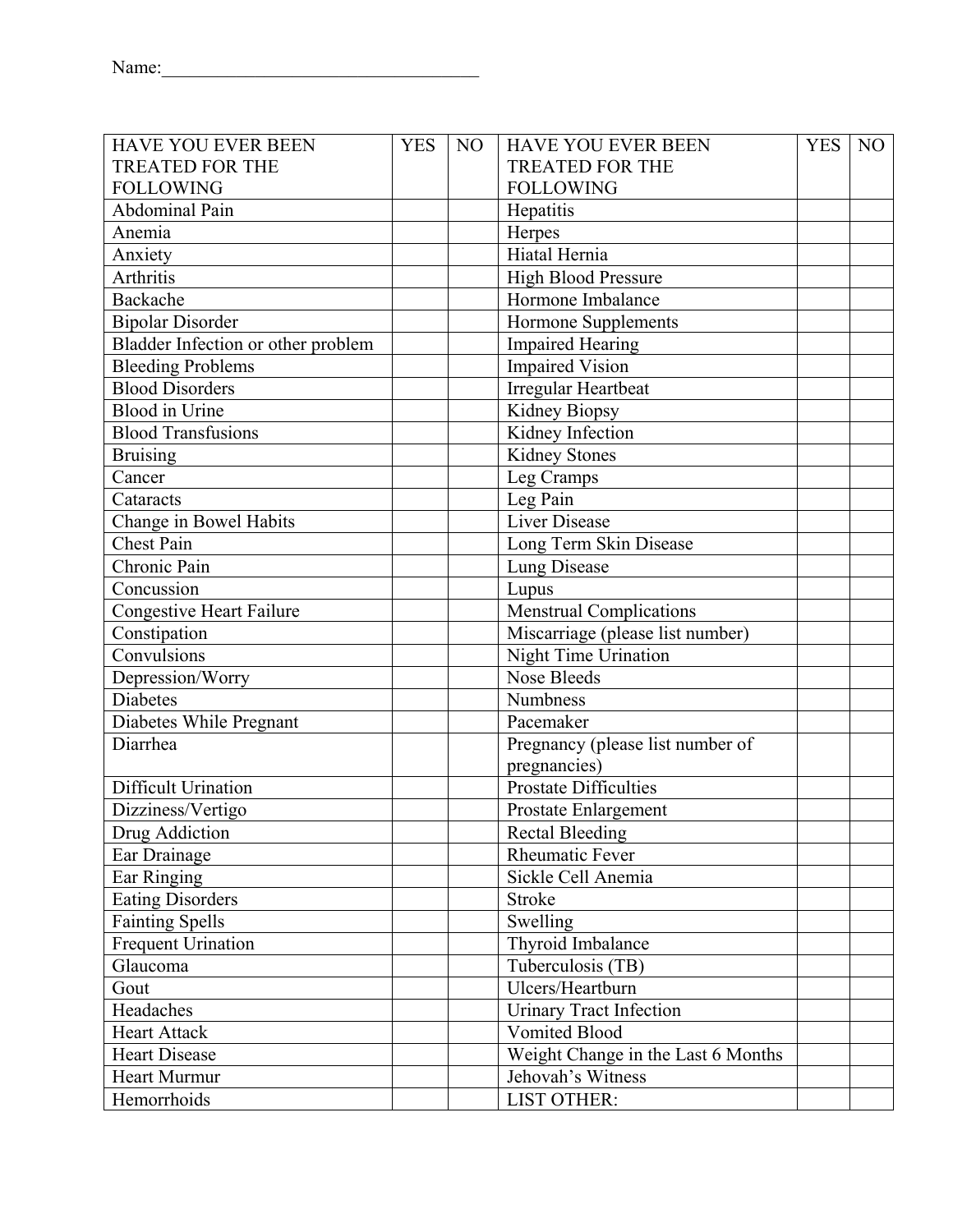If you answered yes to any of the medical conditions listed, please describe your illness including how many times you were treated and/or how long you were ill:

 $\mathcal{L}_\mathcal{L} = \{ \mathcal{L}_\mathcal{L} = \{ \mathcal{L}_\mathcal{L} = \{ \mathcal{L}_\mathcal{L} = \{ \mathcal{L}_\mathcal{L} = \{ \mathcal{L}_\mathcal{L} = \{ \mathcal{L}_\mathcal{L} = \{ \mathcal{L}_\mathcal{L} = \{ \mathcal{L}_\mathcal{L} = \{ \mathcal{L}_\mathcal{L} = \{ \mathcal{L}_\mathcal{L} = \{ \mathcal{L}_\mathcal{L} = \{ \mathcal{L}_\mathcal{L} = \{ \mathcal{L}_\mathcal{L} = \{ \mathcal{L}_\mathcal{$ 

 $\mathcal{L}_\mathcal{L} = \mathcal{L}_\mathcal{L} = \mathcal{L}_\mathcal{L} = \mathcal{L}_\mathcal{L} = \mathcal{L}_\mathcal{L} = \mathcal{L}_\mathcal{L} = \mathcal{L}_\mathcal{L} = \mathcal{L}_\mathcal{L} = \mathcal{L}_\mathcal{L} = \mathcal{L}_\mathcal{L} = \mathcal{L}_\mathcal{L} = \mathcal{L}_\mathcal{L} = \mathcal{L}_\mathcal{L} = \mathcal{L}_\mathcal{L} = \mathcal{L}_\mathcal{L} = \mathcal{L}_\mathcal{L} = \mathcal{L}_\mathcal{L}$ 

 $\mathcal{L}_\mathcal{L} = \{ \mathcal{L}_\mathcal{L} = \{ \mathcal{L}_\mathcal{L} = \{ \mathcal{L}_\mathcal{L} = \{ \mathcal{L}_\mathcal{L} = \{ \mathcal{L}_\mathcal{L} = \{ \mathcal{L}_\mathcal{L} = \{ \mathcal{L}_\mathcal{L} = \{ \mathcal{L}_\mathcal{L} = \{ \mathcal{L}_\mathcal{L} = \{ \mathcal{L}_\mathcal{L} = \{ \mathcal{L}_\mathcal{L} = \{ \mathcal{L}_\mathcal{L} = \{ \mathcal{L}_\mathcal{L} = \{ \mathcal{L}_\mathcal{$ 

 $\mathcal{L}_\mathcal{L} = \mathcal{L}_\mathcal{L} = \mathcal{L}_\mathcal{L} = \mathcal{L}_\mathcal{L} = \mathcal{L}_\mathcal{L} = \mathcal{L}_\mathcal{L} = \mathcal{L}_\mathcal{L} = \mathcal{L}_\mathcal{L} = \mathcal{L}_\mathcal{L} = \mathcal{L}_\mathcal{L} = \mathcal{L}_\mathcal{L} = \mathcal{L}_\mathcal{L} = \mathcal{L}_\mathcal{L} = \mathcal{L}_\mathcal{L} = \mathcal{L}_\mathcal{L} = \mathcal{L}_\mathcal{L} = \mathcal{L}_\mathcal{L}$ 

 $\mathcal{L}_\mathcal{L} = \{ \mathcal{L}_\mathcal{L} = \{ \mathcal{L}_\mathcal{L} = \{ \mathcal{L}_\mathcal{L} = \{ \mathcal{L}_\mathcal{L} = \{ \mathcal{L}_\mathcal{L} = \{ \mathcal{L}_\mathcal{L} = \{ \mathcal{L}_\mathcal{L} = \{ \mathcal{L}_\mathcal{L} = \{ \mathcal{L}_\mathcal{L} = \{ \mathcal{L}_\mathcal{L} = \{ \mathcal{L}_\mathcal{L} = \{ \mathcal{L}_\mathcal{L} = \{ \mathcal{L}_\mathcal{L} = \{ \mathcal{L}_\mathcal{$ 

 $\mathcal{L}_\mathcal{L} = \{ \mathcal{L}_\mathcal{L} = \{ \mathcal{L}_\mathcal{L} = \{ \mathcal{L}_\mathcal{L} = \{ \mathcal{L}_\mathcal{L} = \{ \mathcal{L}_\mathcal{L} = \{ \mathcal{L}_\mathcal{L} = \{ \mathcal{L}_\mathcal{L} = \{ \mathcal{L}_\mathcal{L} = \{ \mathcal{L}_\mathcal{L} = \{ \mathcal{L}_\mathcal{L} = \{ \mathcal{L}_\mathcal{L} = \{ \mathcal{L}_\mathcal{L} = \{ \mathcal{L}_\mathcal{L} = \{ \mathcal{L}_\mathcal{$ 

Have you ever had surgery? Yes No If yes, please describe and provide dates:

#### **FAMILY MEDICAL HISTORY**

If you were adopted and your biological family history is unknown please check the following box and skip this section:  $\Box$ 

Has your mother passed away? \_\_\_\_\_\_ If yes, at what age? \_\_\_\_\_\_\_\_\_ What was the cause of death?\_\_\_\_\_\_\_\_\_\_\_\_\_\_\_\_\_\_\_\_\_\_\_\_\_\_\_

Has your father passed away? If yes, at what age? What was the cause of death?

Have any of your family members suffered from Kidney Disease? (please list which family members)

Mother (please check): Diabetes  $\Box$  High Blood Pressure  $\Box$  Heart Attack  $\Box$  Heart Disease  $\Box$ High Cholesterol $\Box$ 

Father (please check): Diabetes High Blood Pressure Heart Attack Heart Disease High Cholesterol $\Box$ 

Brother (please check): Diabetes High Blood Pressure Heart Attack Heart Disease High Cholesterol $\Box$ 

Sister (please check): Diabetes High Blood Pressure Heart Attack Heart Disease High Cholesterol $\Box$ 

Children (please check): Diabetes High Blood Pressure Heart Attack Heart Disease High Cholesterol $\Box$ 

How many brothers do you have? How many sisters do you have?

How many children do you have?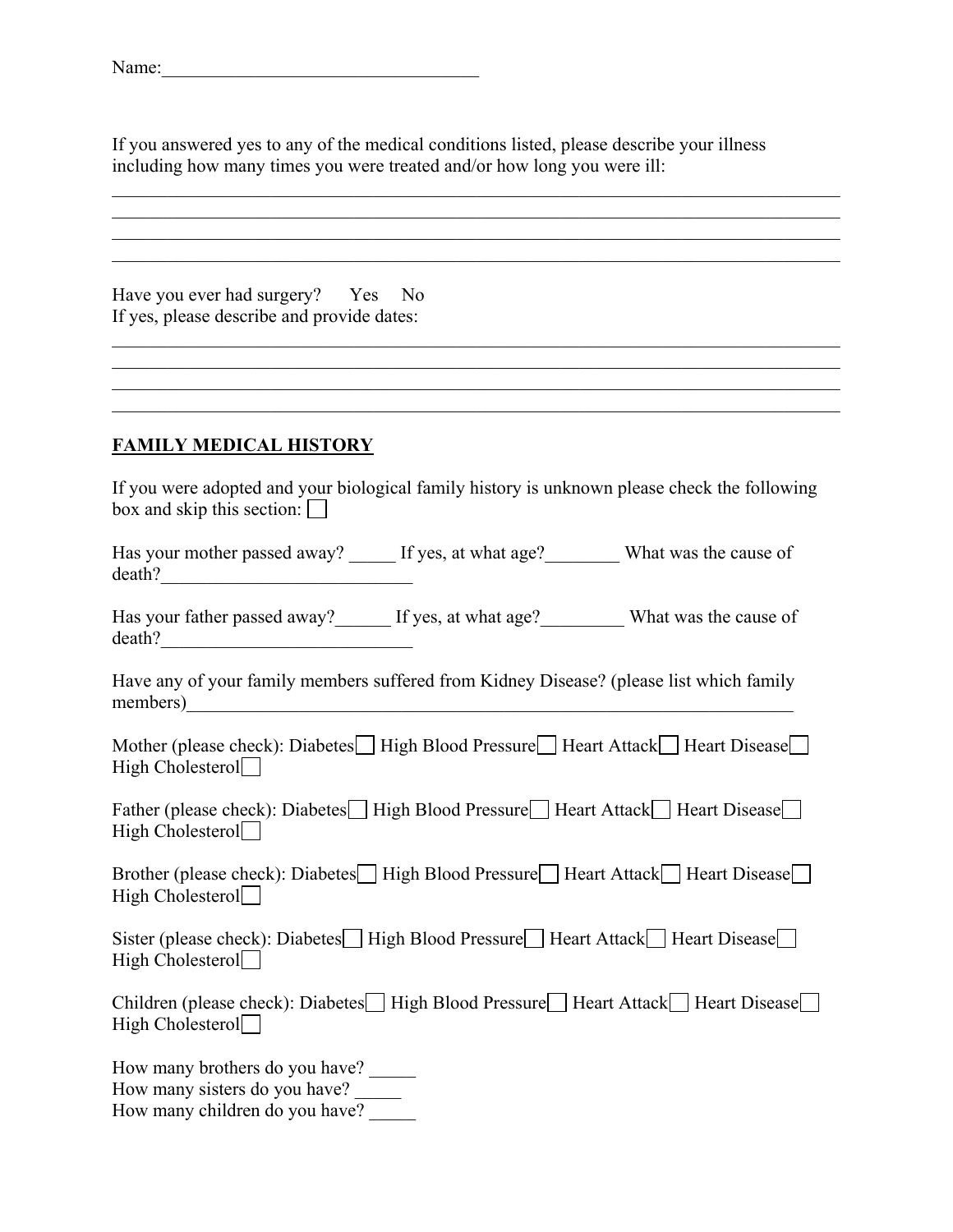#### **Please use this chart below to write about your family. If additional space is needed you may write on the back or provide another attachment.**

| Family Member  | <b>Medical Diagnoses</b> |
|----------------|--------------------------|
| MOTHER:        |                          |
| <b>FATHER:</b> |                          |
| Sibling 1:     |                          |
| Sibling 2:     |                          |
| Sibling 3:     |                          |
| Child 1:       |                          |
| Child 2:       |                          |
| OTHER:         |                          |

#### **International Patients Only:**

- 1. Are you a US citizen living abroad: Yes No
- 2. Do you hold a valid passport currently: Yes No
- 3. Do you have a travel visa to visit the US currently: Yes No N/A
- 4. Have you ever been denied access to a passport: Yes No
- 5. Have you ever been denied access to a visa: Yes No

Please be advised though our transplant team may assist in obtaining Medical Visas it is not a guarantee and all costs of transport and lodging are the donor/recipients responsibility. ALL international patients must provide the following test results BEFORE coming to the United States to be evaluated. We require official documentation of all results directly from the laboratory or hospital:

- 1. ABO (blood type)
- 2. Comprehensive Metabolic Panel (specifically creatinine)
- 3. Comprehensive Blood Count (white blood cells, red blood cells, hemoglobin, hematocrit)
- 4. Urinalysis (specifically urine protein and blood)
- 5. Renal ultrasound
- 6. Endemic disease testing as indicated on an individual basis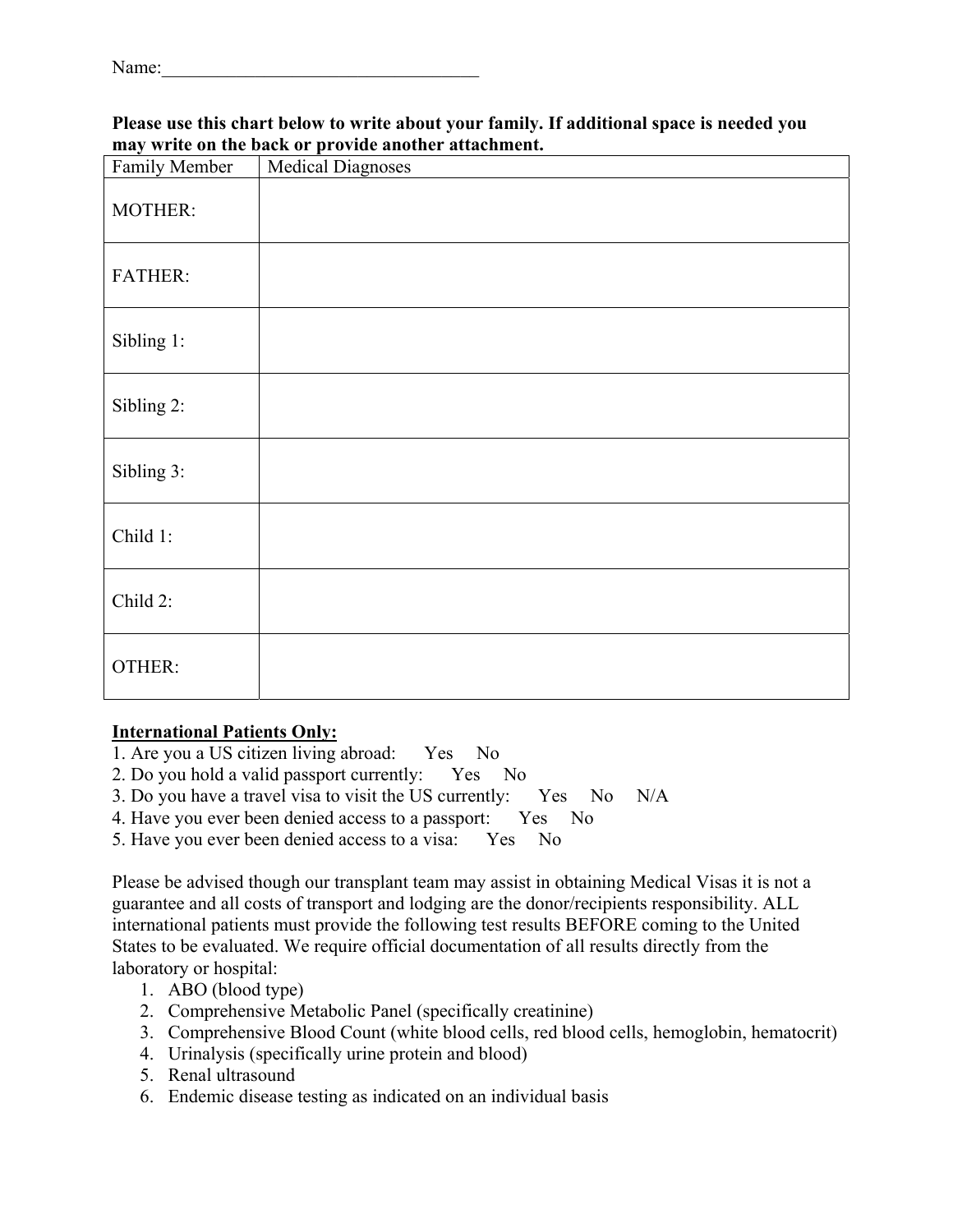#### **INCREASED RISK DONORS**

We are required to screen all potential organ donors for behavior that increase the risk of transmitting infectious diseases through transplantation using criteria established by the Public Health Service. Any donors who meet one or more of the criteria listed below are considered to be at an increased risk of spreading HIV, Hepatitis B or Hepatitis C. Signing below verifies you have read the list and will discuss whether you meet the criteria with different members of our donor team. If for any reason you meet criteria, by law the recipient must be informed you meet "increased donor risk" criteria. The specific reason you meet criteria will not be shared with the recipient. This will only be done after you have spoken with our team and have decided to continue as a donor.

We understand that these questions are very personal in nature and want you to be aware, prior to your interviews, that this information will be addressed by the physician and social worker that you see during your evaluation. Please be advised that "sex" refers to vaginal, anal and oral intercourse.

#### **2013 PHS Guidelines for Increased Risk:**

- People who have had sex with a person known or suspected to have HIV, HBV, or HCV infection in the preceding 12 months
- Men who have had sex with men (MSM) in the preceding 12 months
- Women who have had sex with a man with a history of MSM behavior in the preceding 12 months
- People who have had sex in exchange for money or drugs in the preceding 12 months
- People who have had sex with a person who had sex in exchange for money or drugs in the preceding 12 months
- People who have injected drugs by intravenous, intramuscular, or subcutaneous route for nonmedical reasons in the preceding 12 months
- People who have had sex with a person who injected drugs by intravenous, intramuscular, or subcutaneous route for nonmedical reasons in the preceding 12 months
- People who have been in lockup, jail, prison, or a juvenile correctional facility for more than 72 consecutive hours in the preceding 12 months
- People who have been newly diagnosed with, or have been treated for, syphilis, gonorrhea, *Chlamydia*, or genital ulcers in the preceding 12 months
- People who have been on hemodialysis in the past 12 months (Increased risk for recent HCV infection)

#### **1. Patient Certification:**

- The above US PHS Increased Risk Donor Criteria have been reviewed with me.
- I understand that if I meet any of the criteria above, my recipient must be informed that I am a high risk organ donor.
- I understand that my recipient cannot be informed of this information without my permission.

| T<br><b>SIC</b><br>I R H<br>'HN. |  |
|----------------------------------|--|
|                                  |  |